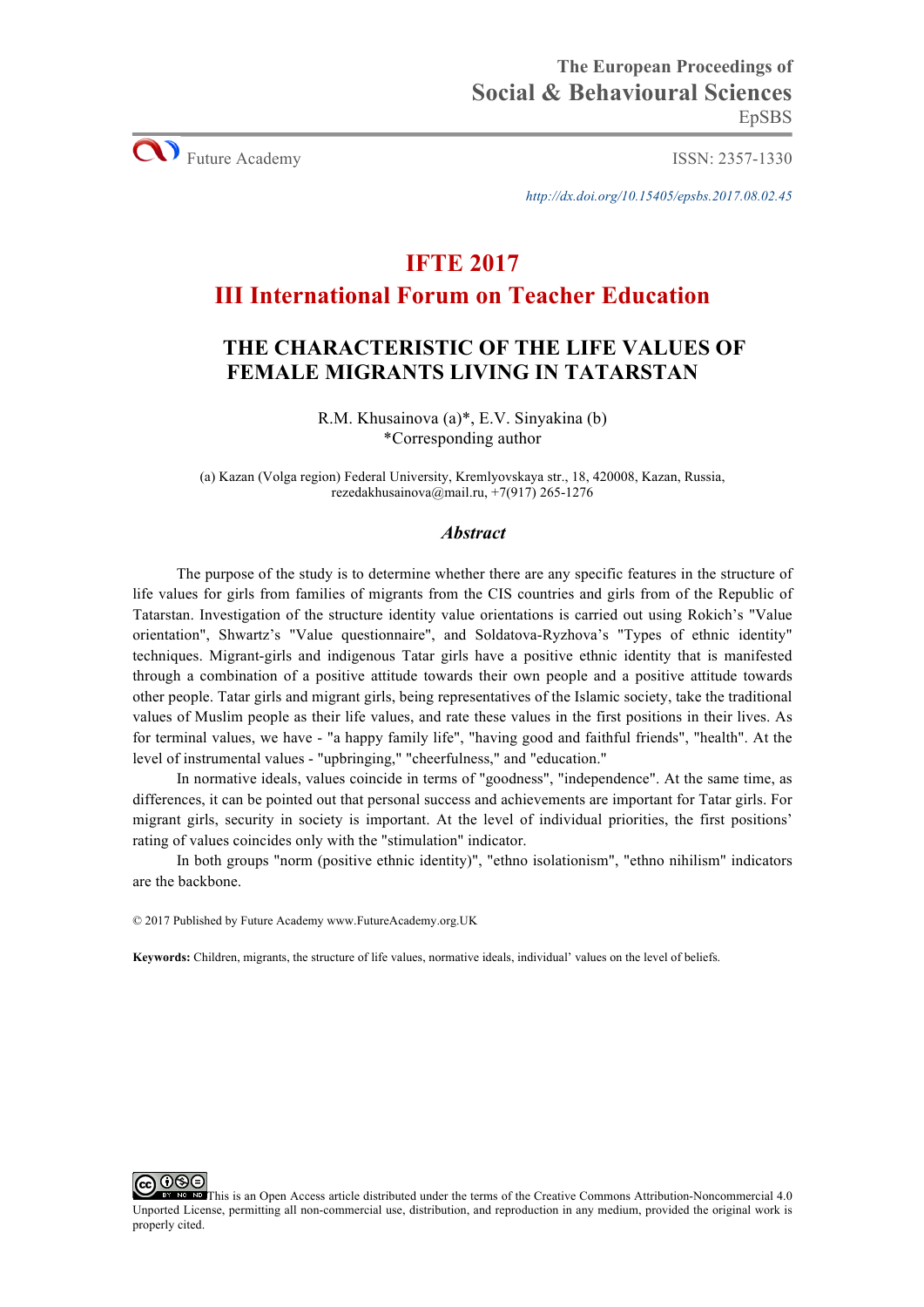## **I. Introduction**

In the light of recent world events, modern society is increasingly confronted with the growth of migration and other types of displacement to different cultural environment and different social groups. In the contemporary Russian discourse on migration from the countries of the former USSR, the idea of a difference in value representations often arises, which, according to many observers, can be a serious obstacle to the adaptation and integration of children in the host society.

Culture, like society, is based on a system of values. Rubinshtein (1976) emphasizes that value orientation reveals itself in a certain direction of consciousness and behavior, manifested in socially significant deeds and actions. Volkov (1984) defined value orientations as a conscious regulator of the social behavior of an individual. However, in our work, we will adhere to the definition given by J. Berry, who asserts that values are constructs that are supported collectively at the level of society or individually at the human level (Barry et al., 2007). According to Aleksandrov (2012), "Islamic societies are a separate group in the most valuable classifications of countries". The given thesis represents the interest of our work, as the audience we are studying is Muslim children.

According to TatCenter.ru, the Republic of Tatarstan is an attractive region for migration. In most cases, we are dealing with labor migration, when residents of neighboring states come to Tatarstan in family groups (Migrants choose Tatarstan; Russian Federal Migration Service). The relevance of the research topic is justified by the fact that children of migrant families find themselves in a new social situation that requires attention, assistance and support from others. We have set a *task* to reveal features of valuable orientations and ethnic identity of migrant children and children of indigenous people of the Republic of Tatarstan.

## **2. Problem Statement**

The study involved girls from Muslim families, 20 - migrants living in Tatarstan, and 20 residents of the republic. Investigation of the structure identity value orientations was carried out using Rokich's "Value orientation" (Rokich, 2005), Shwartz's "Value questionnaire" (Shwartz, 2012), and Soldatova's and Ryzhova's "Types of ethnic identities" method (Soldatova & Ryzhova, 2008).

Rokich distinguishes two classes of values: terminal - beliefs that the ultimate goal of individual existence is worth striving for; instrumental - beliefs that some kind of action or personality is preferable in any situation. Each class of values has 18 points. This division corresponds to the traditional division into values-goals and values-means.

The Schwartz method consists of two parts, and measures the level of significance of ten types of values. The first part studies normative ideals, personal values at the level of beliefs, and the structure of values. The second part studies values at the level of behavior, individual priorities, manifested in society

The methodology of Soldatova & Ryzhova "Types of ethnic identities" (2008) allows to diagnose ethnic self-awareness. The questionnaire contains six scales that correspond to the following types of ethnic identity: ethno-nihilism; ethnic indifference; norm (positive ethnic identity); ethno-egoism; ethnoisolationism; ethno-fanatism.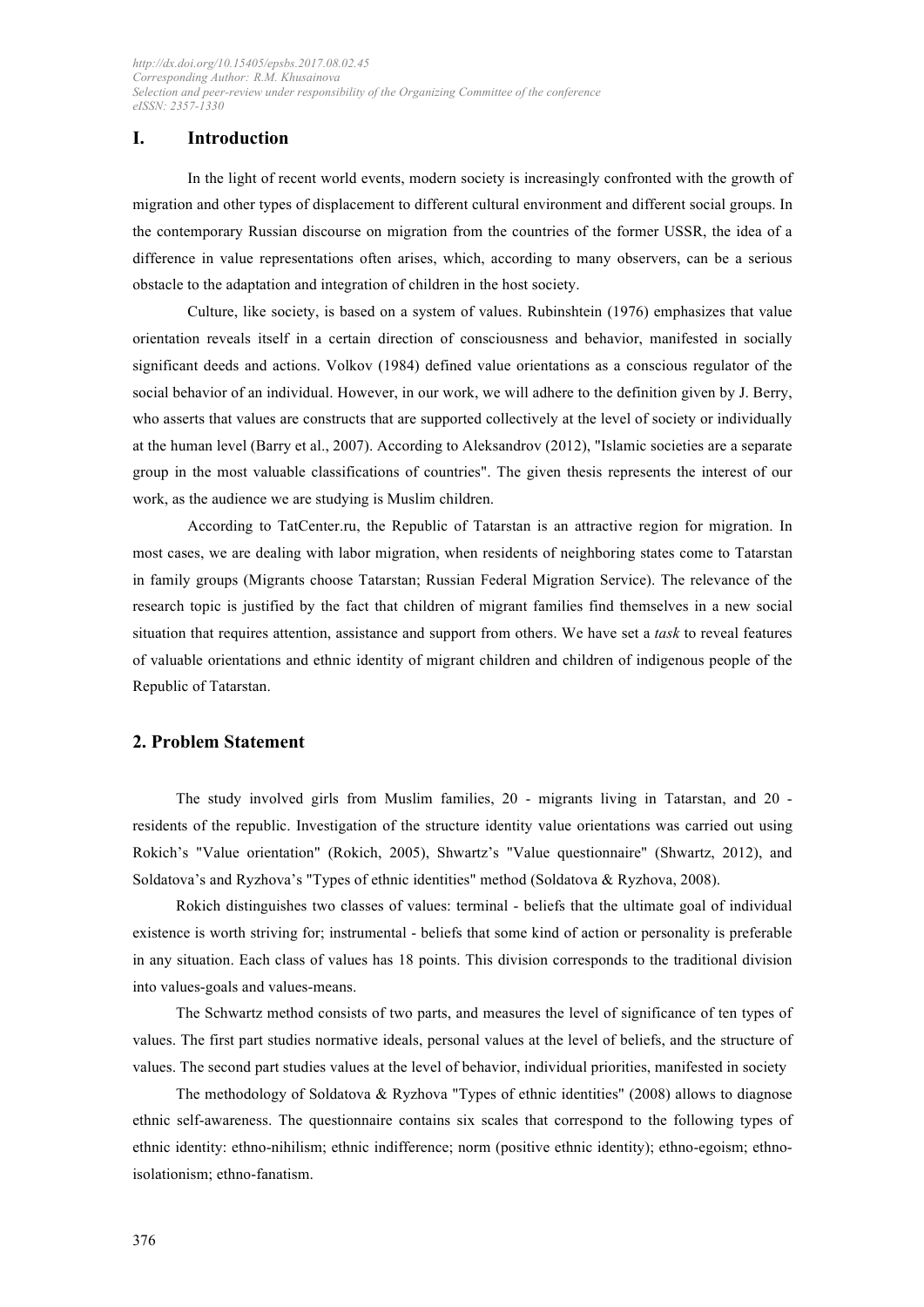## **3. Findings**

#### **3.1. Analysis of the results obtained by the method of M.Rokich***.*

Based on the results of the study by the Rokich's "Value orientations" (terminal values) method (2005), we found out that in the two study groups, the ratings of values coincide in terms of the following indicators: the significance of "health", "happy family life", "having good and faithful friends" . It should be noted that "active life" occupies the second place in the list of preferred values among the citizens of the Republic of Tatarstan, while this value occupies the 11th position in the case of migrant children (Table 1).

This is probably due to the fact that migrant children are simply trying to adapt to a new ethnic group, which is why they are not showing any activity. It is also interesting that for migrant girls "happy family life" was ranked in the second place, while for indigenous girls this value is on the third place. This is not surprising, as for the considered group as a whole, the family is a traditional value. Migrant children have a higher rate for this value, since in a new environment they can rely only on family support.

| <b>Rating of value</b> | <b>Girls of Tatarstan residents</b>       | Migrant girls                                   |
|------------------------|-------------------------------------------|-------------------------------------------------|
|                        | Health $(3.35)$                           | Health $(2.47)$                                 |
| $\mathbf{2}$           | Active life $(5,96)$                      | Happy family life $(3.5)$                       |
| 3                      | Happy family life $(6,00)$                | faithful<br>Having good and<br>friends $(6,21)$ |
| 4                      | Having good and faithful friends $(6,65)$ | Love $(7, 40)$                                  |
| 5                      | Freedom $(7.73)$                          | Life Wisdom $(8.05)$                            |
| ***                    |                                           |                                                 |
| 16                     | The happiness of others $(11.83)$         | Creativity (12,10)                              |
| 17                     | Cognition $(11,87)$                       | Productive life (12.30)                         |
| 18                     | Beauty of nature and art (12,65)          | Entertainment (13.21)                           |

**Table 01.** Results of Rokich's "Value orientations" technique, terminal values.

This thesis is confirmed in the study of Kerimova (2016), which presents the results of the study of value orientations and reference groups of adolescents, native inhabitants of Moscow and migrants. The results showed that for teenage migrants, values such as health, love, happy family life (terminal values) are primarily important. Values of indigenous people: self-confidence, the presence of good and faithful friends and active life [5]. In the list of terminal values, the last ranked places for migrantschildren are occupied by "creativity", "productive life" and "entertainment". This can be explained by the fact that migrant children are in the process of adapting to a new society, and therefore are not yet included in an active life.

The results of the study of instrumental values allowed us to record that in the first place, both groups had the value of "good manners" (table 02).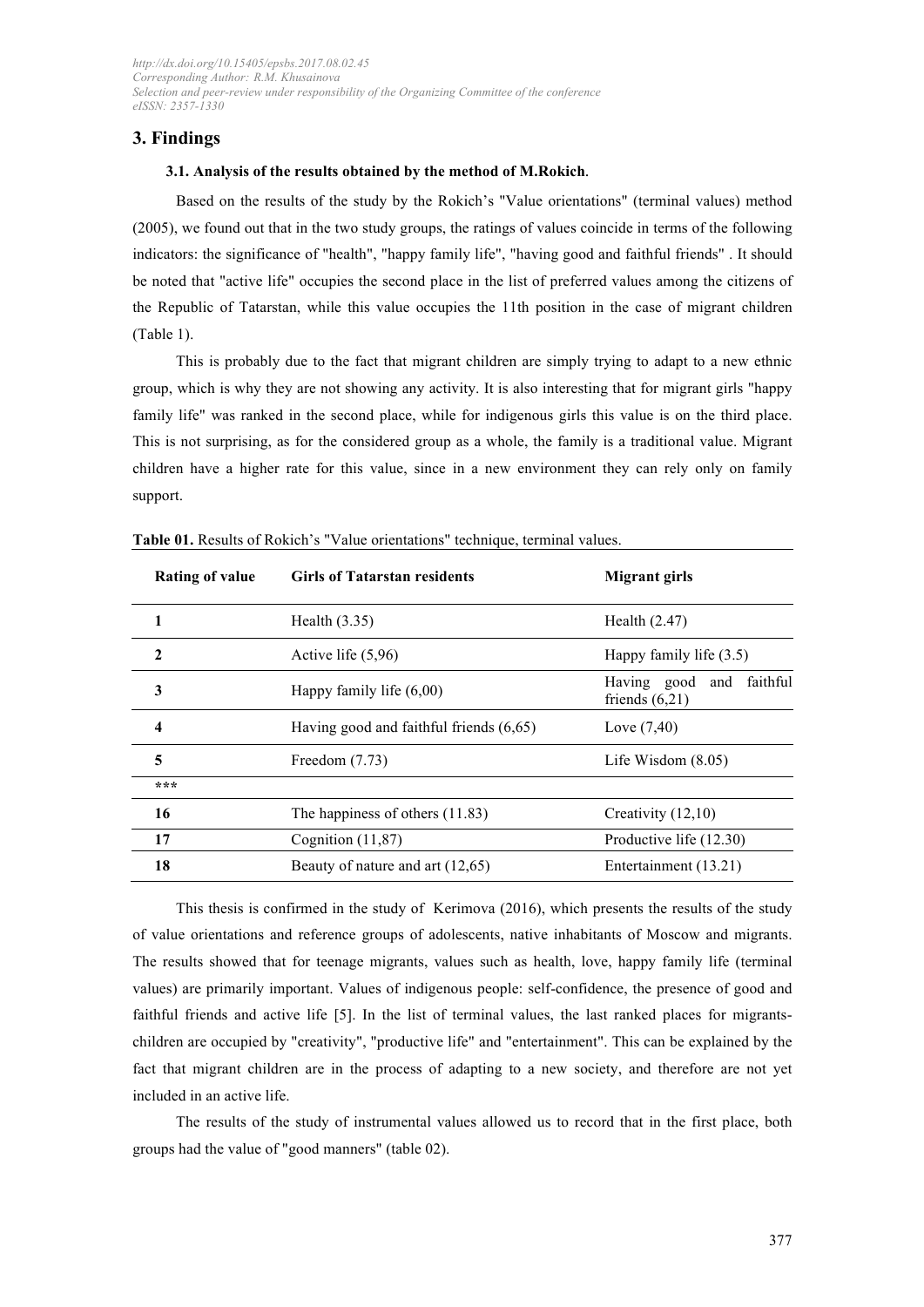|                  | Rating of value Girls of Tatarstan residents                            | <b>Migrant girls</b>                                                           |
|------------------|-------------------------------------------------------------------------|--------------------------------------------------------------------------------|
|                  | Good manners (4.78)                                                     | Good manners (3.70)                                                            |
| 2                | Cheerfulness $(5.35)$                                                   | Education $(5,70)$                                                             |
| 3                | Education $(6,74)$                                                      | Responsibility (8,00)                                                          |
| 4                | Accuracy $(7.74)$                                                       | Cheerfulness $(8,16)$                                                          |
| 5                | Honesty $(7.91)$                                                        | Honesty $(8.21)$                                                               |
| ***              |                                                                         |                                                                                |
| 15               | Efficiency in business $(11,17)$                                        | Efficiency in business (12,58)                                                 |
| 16               | High queries $(13,04)$                                                  | in<br>shortcomings<br>Irreconcilability<br>to<br>themselves and others (13,68) |
| 17 <sub>th</sub> | Irreconcilability to shortcomings in<br>themselves and others $(14,52)$ | High queries $(14,05)$                                                         |

**Table 02.** Results of Rokich's "Value orientations" method, instrumental values.

This is traditional for Muslim children. "Education" is also a significant value for both groups. According to Detkova's (2013) results of the study, [4] in the first place, both boys and girls ticked the value of "education", which confirms our results. She points out that for the adolescents it is characteristic not to demonstrate a negative or indifferent attitude to education in general, but, on the contrary, to show its special significance in one's own life. Among the instrumental values that occupy the last ranked places in both groups, the value of "irreconcilability to shortcomings in themselves and others" has been revealed. This can speak of their tolerance towards each other, which is confirmed in the analysis of the results of the methodology of Soldatova and Ryzhova (2008).

### **3.2. Analysis of the results of Shwartz's procedure***.*

Based on the results of the analysis of Shwartz's "Value questionnaire" method (2012) (the level of normative ideals), we found out that in the ranking of values in girls, residents of the Republic of Tatarstan placed "kindness" in the first place (Table 3).

| Rating of value | <b>Girls of Tatarstan residents</b> | Migrant girls         |
|-----------------|-------------------------------------|-----------------------|
|                 | Kindness $(5.26)$                   | Safety (5.39)         |
| 2               | Achievements (5.18)                 | Kindness $(5.22)$     |
| 3               | Independence $(5.02)$               | Independence $(5,15)$ |
| ***             |                                     |                       |
| 8               | Traditions (4,48)                   | Traditions (4,79)     |
| 9               | Stimulation (4.25)                  | Stimulation (4.00)    |
| 10              | Power (3.89)                        | Power $(2.77)$        |

**Table 03**. Results of Schwartz's "Value questionnaire" method, level of normative ideals.

The kindness underlying in it is focused on well-being in everyday interaction with close people. The first place for girls-migrants is "security". Most likely, this is due to the desire to live in a politically stable society. In the study of Detkova (2013) the value of "safety" ranks third in the position of the girls of Kurd migrants. The author notes that girls are characterized by fear of suspense, and unwillingness to experience negative emotions. (Detkova, 2013). It is interesting that in the second place in the list of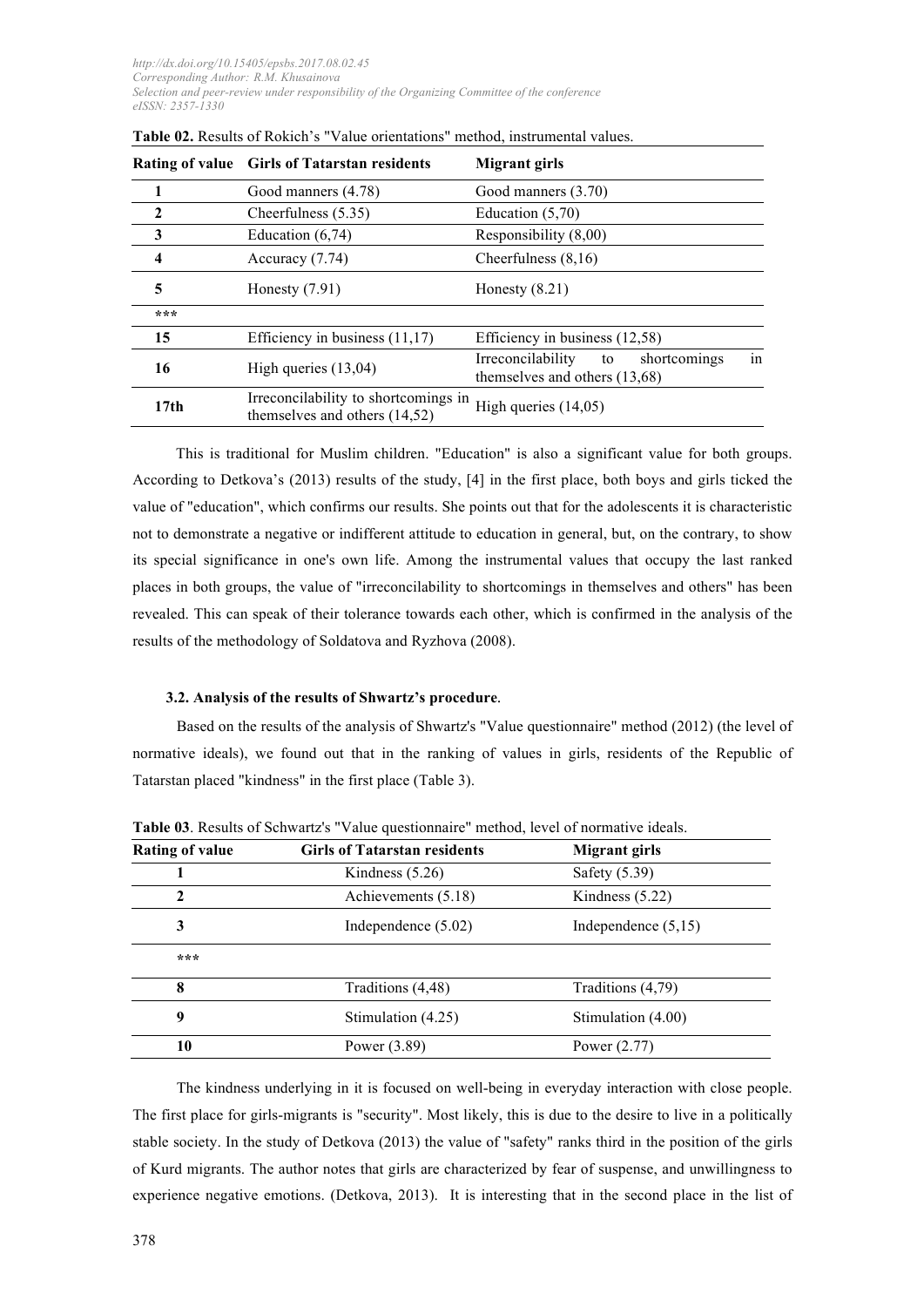values, the girls inhabiting in their own country place "achievements", while this value occupies the seventh position for migrant children. Most often, the achievements of children are related to their education. Perhaps, migrant girls have not yet thought of the kind of education they want to get. That is why for them this value is not among the first. The third position, both for citizens and for migrant children is such value as "independence". This suggests that both groups feel the need to freely choose their methods of action, in creativity, in the independence of thinking.

Based on the analysis of the level of normative ideals, it can be argued that in most cases, the level of normative ideals and the level of individual priorities do not coincide. In the forefront of both groups, the value of "stimulation" is considered, the manifestation of which is the desire for novelty to maintain an optimal level of activity. This value is not realized, perhaps because of following the patterns of other's behavior or peer pressure. The generally accepted view that "initiative is punishable" drowns out the desire of students to try something new.

| <b>Rating of value</b> | <b>Girls of Tatarstan residents</b> | Migrant girls         |
|------------------------|-------------------------------------|-----------------------|
|                        | Stimulation (2.72)                  | Kindness $(2.98)$     |
| $\mathbf 2$            | Hedonism - Achievements (2.70)      | Stimulation (2.92)    |
| 3                      | Independence $(2.66)$               | Universalism $(2.80)$ |
| ***                    |                                     |                       |
| 8                      | Traditions $(1,75)$                 | Achievements (2.13)   |
| 9                      | Conformity $(1.70)$                 | Power $(0.90)$        |
| 10                     | Power $(1.60)$                      | Safety $(0.76)$       |

**Table 04.** Results of Schwartz's methodology "Value questionnaire", level of individual priorities

For migrant children, we fix the coincidence of value according to the level of normative ideals with the level of individual priorities. This is 'kindness'. This suggests that this value has an effect on the person, and moreover, it manifests itself in its behavior. Closely related to "kindness" is the value of "universalism", which stands in third place among migrant children and denotes understanding, tolerance, and the protection of the well-being of all people and nature.

Also, in the behavior of indigenous children of Tatarstan, the desire to enjoy life ("hedonism") and the desire for personal success ("achievements") can be traced. The latter value ("achievements") coincides with the rating in the level of normative ideals. In contrast to Tatar children, migrant children do not seek personal success.

An interesting point is the value of "safety" in migrant children. In the rating on the level of normative ideals, it is in the first place (this value is important for them). And in the ranking according to the level of individual priorities - in the last place (in behavior is not manifested in any way). It is possible that children in principle cannot affect the safety and stability of society in any way, but they want to live in peace and harmony.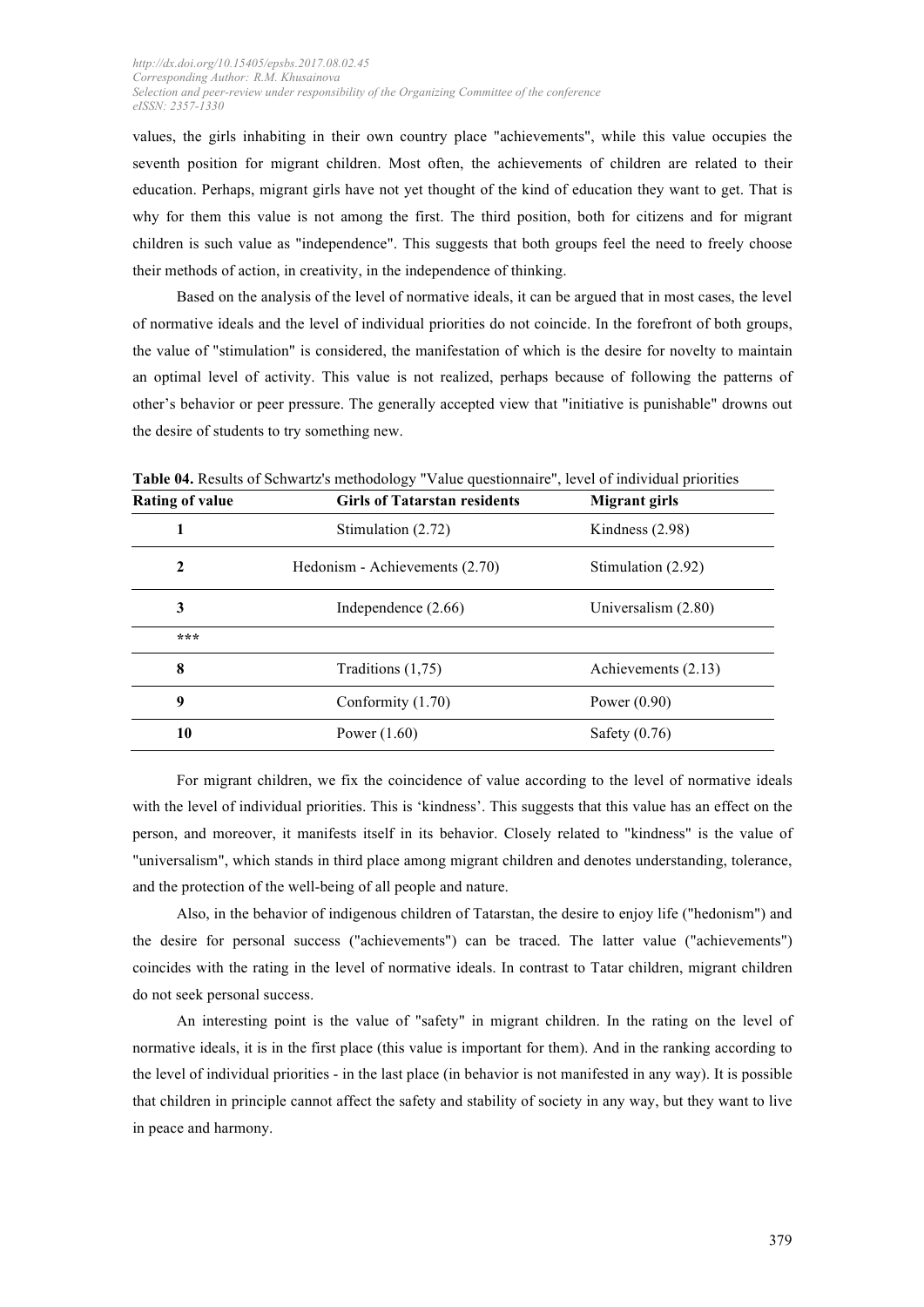# **3.3. Analysis of the results obtained by Soldatova's and Ryzhova's "Types of ethnic identity" method**

According to the results of Soldatova's and Ryzhova's "Types of ethnic identity" test study (2008), in both groups the average score (for girls of the citizens 15.79, for girls of migrants 16.20) corresponds to the scale "norm (positive ethnic identity)" was revealed. What is interpreted as a combination of a positive attitude toward one's local people with a positive attitude toward other nations. In the groups studied, a positive ethnic identity sets the optimal balance in relation to one's own and other ethnic groups, which we consider as a condition for peaceful intercultural interaction. Recalling the analysis of the results of instrumental values in Rokich's method (2005), we clarify that "irreconcilability to shortcomings in themselves and others" takes the last place in the rating of values, which once again confirms the position of a tolerant personality. "Ethno-egoism" as a type of ethnic identity was not revealed. This means that in communication between students of different groups there is no irritation and tension.

#### **3.4. Research on the nature of the relationship between the indicators studied**

The next stage of our work was the analysis of intercorrelation matrices.

In both groups indicators "norm (positive ethnic identity)," "ethnic-isolationism", "ethno-nihilism" are backbones. However, the weight in the matrix structure and relationship correlations is different.

Indicators of forming external connection and having a greater weight in the correlation matrix structure in girls; residents of Tatarstan - ethno-isolationism - 6 bonds, "norm (positive ethnic identity)", "ethno egoism" - 5 bonds, "ethno-nihilism", "high demands"; power - 5 bonds, "ethno-fanatism" - 4 bonds.

The indicators that form external relations and have a greater weight in the structure of the correlation matrix for migrant girls are "ethno-isolationism", "ethnic indifference" - 5 interrelations, "norm" (positive ethnic identity), "ethno-nihilism", "efficiency in business" - 4 interrelations.

The "ethno-isolationism" indicator in the group of girls living in Tatarstan has two direct (including "beauty of nature" and "high demands" indicators) and 4 reverse (meaning "health", "development", "honesty", "efficiency in business") interrelations. The same indicator in the group of migrants' girls has 3 direct ("development", "happiness of others", "traditions") and 2 reverse ("active life," "high demands") interrelations.

The formation of ethnic identity by the type of ethno-isolationism is manifested in the belief of superiority of one's people. In the group of girls, residents of Tatarstan, such values as "health", "development", "honesty", "efficiency in business" are impossible with the adoption of the superiority thesis of their people over others. In the group of migrant girls, with higher convictions of superiority of their people, the more they can keep the tradition developed in the realization of their ethnicity and the less they are willing to be actively involved in the life around them, to claim a lot.

The analysis of the interconnections of the system-forming indicator "norm (positive ethnic identity) in the group of girls, residents of Tatarstan makes it possible to record 2 direct (including "health" and "development" indicators) and 3 reverse (including "high demands", "traditions", "kindness" indicators) significant interrelations. Thus, positive ethnic identity makes it possible to preserve health, contributes to development, and traditions, which take the form of religious rites, beliefs and behavior,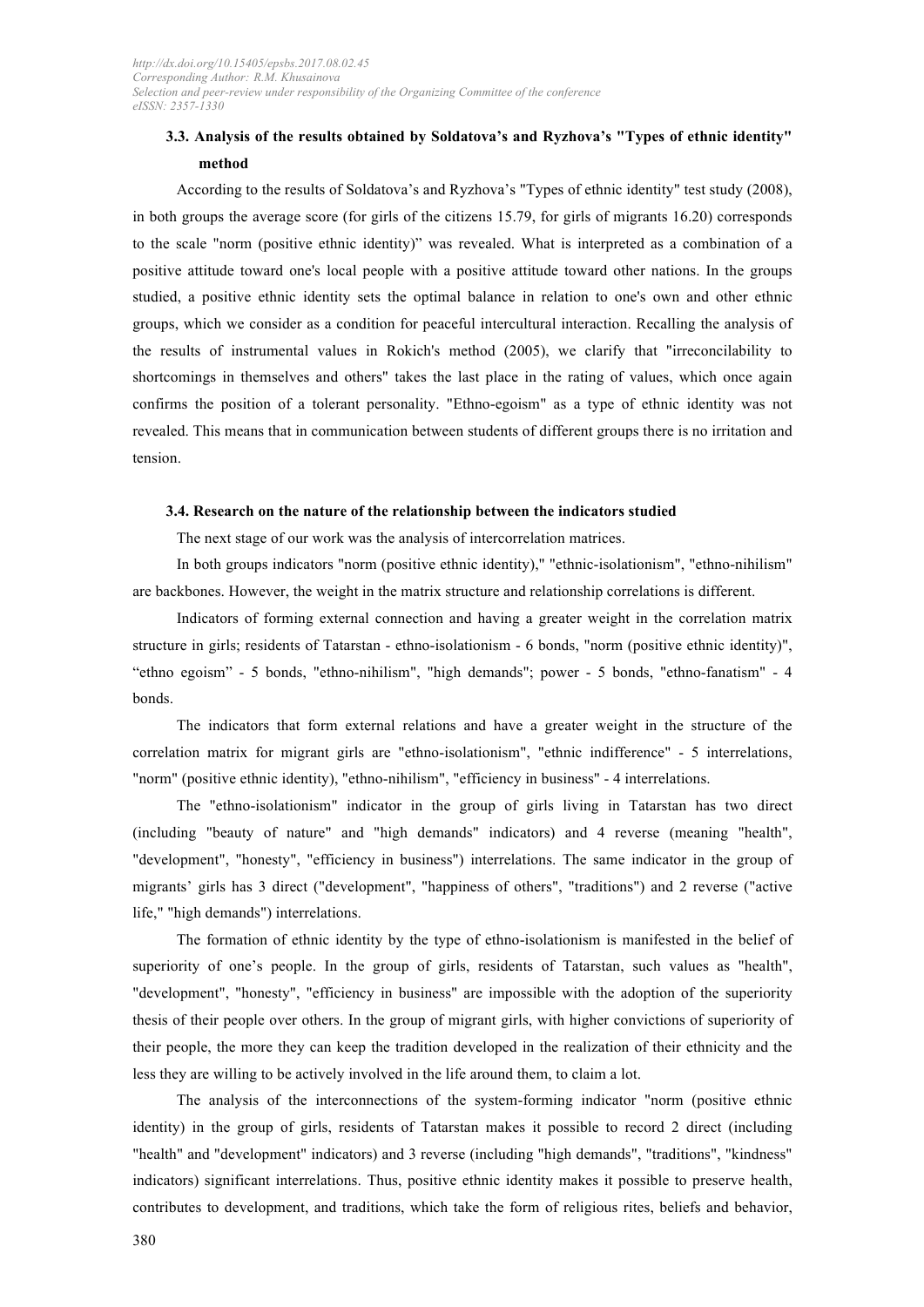will be harder to maintain. The exposure to extreme tolerance and readiness for inter-ethnic contacts, may affect the well-being in everyday interaction with loved ones.

The "ethno-nihilism" indicator in the group of Tatar girls has two direct interrelations with the "beauty of nature" and "firm will" values, and 3 inverse relations with "development", "freedom", "commitment" values. Unwillingness to support their own ethno-cultural values negatively affects the expression of freedom, and would not contribute to development. The same indicator in the group of migrant girls has 1 direct correlation with the instrumental value of "interesting work" and 3 in an inverse relationship with "public recognition", "education", and "firm will" values. Only in the sense of its value and in the presence of a positive image of their own ethnic groups, there will be power not to retreat to difficulties, high cultural level and respect of others.

### **4. Conclusion**

The children of migrants and Tatarstan indigenous children prevail in positive ethnic identity, which manifests itself through a combination of a positive attitude towards their own people with a positive attitude towards other people.

Tatar girls and migrant girls, as representatives of the Islamic community in the choice of values in life prefer the traditional values of Muslim-people, the rating values in the first positions are the same. At the terminal level of values are "happy family life", "the existence of good and faithful friends", "health" values. On the instrumental level of values is "education", "vitality", "education".

On the normative ideals level values are the same in terms of "kindness" and "independence". As for differences, it can be noted that for Tatarstan citizen girls' personal success and achievements are important. While safety in society is important for migrant girls.

At the level of individual priorities ranking in the first position are values coinciding only with "stimulation" terms.

In both groups "norm (positive ethnic identity)", "ethno-isolationism", and "ethno-nihilism" indicators are the backbone.

### **Acknowledgements**

The work is performed according to the Russian Government Program of Competitive Growth of Kazan Federal University.

### **References**

- Alexandrov, D. A. (2012). The situation of migrant children in St. Petersburg. *The United nations children's fund* (UNICEF).
- Barry, J., Purting, A. X., Segall, M. X., Dassin, N. P. (2007). Cross-cultural psychology. Research and application. Kharkov: Humanities Center.
- Detkova, I. V. (2013). Life values and the meaning of teens' life orientation. Kurd migrant-children. *Multidisciplinary network electronic scientific journal of the Kuban State Agrarian University,* №  $2, 92 - 28.$
- Kerimova, I. A. (2016). Features of valuable orientations of teenagers aimed at various reference groups (on the example of the indigenous inhabitants and migrants). *Siberian Pedagogical Journal*. № 2: 7-10.